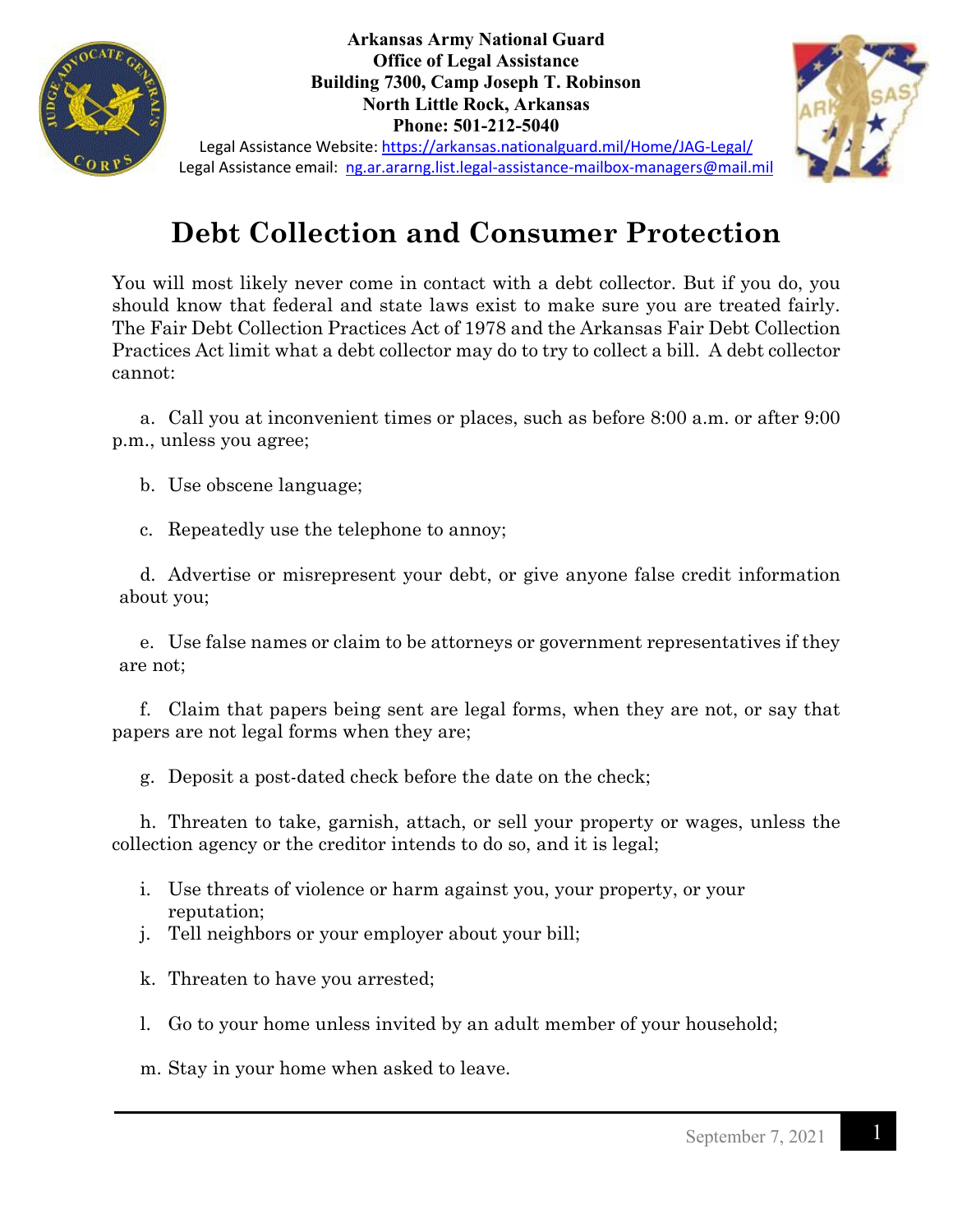**How May a Debt Collector Contact Me?** A debt collector may contact you in person, by mail, by telephone or fax, but cannot do so at inconvenient times or places. Within five days after you are first contacted, the collector must send you a written notice telling you the amount of money you owe, the name of the creditor you owe money to, and what to do if you want to dispute the debt. A debt collector may contact other people, but only to find out where you live or work. The debt collector is usually not allowed to tell anyone other than you and your attorney that you owe money.

**Can I Stop a Debt Collector From Contacting Me?** Yes. You can stop a debt collector from contacting you by writing a letter to the collection agency telling them to stop. We recommend you send this letter via certified mail, request a return receipt, and retain a copy for your records. Once the debt collector receives this letter, they may not contact you again except to say that there will be no further contact or that some specific action may be taken against you.

**What If I Don't Owe the Money That the Collector Wants?** If you believe that you do not owe the money that the debt collector is trying to collect, send a letter to the debt collector to dispute the bill. The debt collector may not contact you if, within 30 days after the collector first makes contact, you send the collector a letter stating that you do not owe the money. However, a debt collector can renew collection activities if they send you proof of the debt, such as a copy of the bill.

**What Should I Do When I Have Contact With a Debt Collector?** Keep copies of all letters, faxes, or e-mails you receive from the debt collector and anything you send to the creditor. When you mail anything to the debt collector, be sure to use certified mail and request a return receipt. Also, keep a log of any telephone conversations you have with the debt collector.

**What Can I Do If the Debt Collector Breaks the Law?** In Arkansas, all debt collecting agencies are required to be licensed and registered with the Arkansas State Board of Collection Agencies.

a. Send the debt collector a letter stating that the collector has violated your rights under the law.

b. You also have the right to sue the debt collector in state or federal court within one year from the date the law was violated. If you win, you may recover money for the damage you suffered.